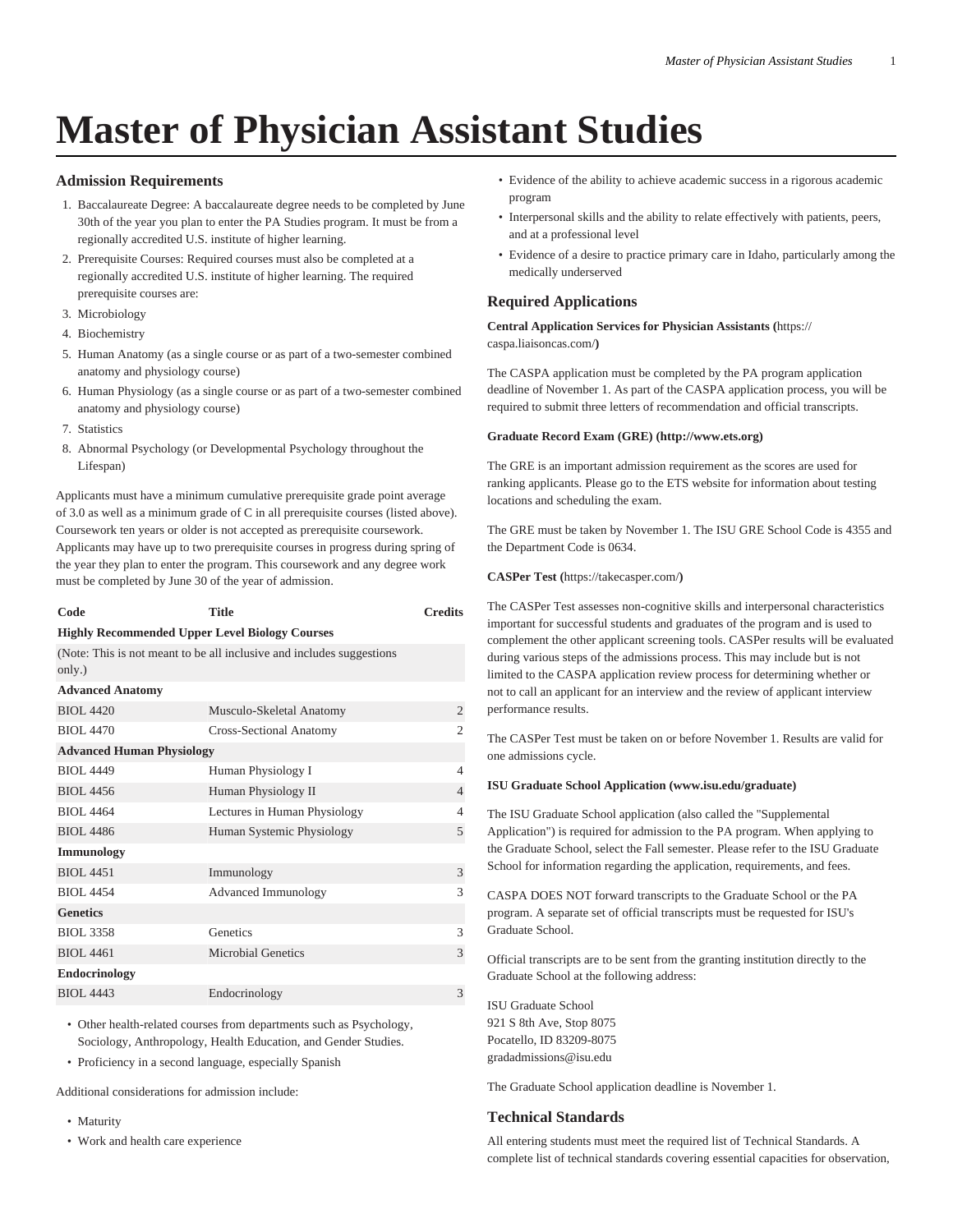communication, sensory and motor function, intellectual, conceptual, integrative, and quantitative abilities, behavioral and social attributes, and other student performance requirements is available from the program or on the program's website a[t https://www.isu.edu/pa/admission/technical-standards/](https://www.isu.edu/pa/admission/technical-standards/) ([https://](https://www.isu.edu/pa/admission/technical-standards/) [www.isu.edu/pa/admission/technical-standards/\)](https://www.isu.edu/pa/admission/technical-standards/).

#### **Curriculum**

The ISU PA Program Graduate Curriculum is twenty-four (24) months in length, divided into twelve (12) months of didactic (3 semesters) and twelve (12) months of clinical education (3 semesters).

The Didactic Curriculum is comprised of foundation courses in the fall semester, followed in the spring and summer semesters by modules that provide an immersion experience in the diagnosis and treatment of diseases commonly encountered in primary care medicine.

Elective coursework in Medical Spanish is available to Physician Assistant students. The Department of Global Studies and Languages offers a graduate certificate in Spanish for Health Professions along with other elective courses. This is an excellent opportunity for students as well as graduates to enhance their credentials.

Clinical Year Rotation goals are designed to meet the needs of the student and to address the Accreditation Review Commission on Education for the Physician Assistant, Inc. (ARC-PA) accreditation standards. The Clinical Year staff places students in eight rotations that best address PA student educational objectives and at sites that promote continued, quality, preceptor relations with the ISU PA Program. There are seven required content areas, including Internal Medicine, Outpatient Medicine, Obstetrics and Gynecology, Pediatrics, Emergency Medicine, Surgery, and Psychiatry. One rotation will be an elective. Students are expected to travel during the clinical year and to pay for the expenses incurred for this travel.

There are three Capstone Assessment Courses in the second year of the PA Program. Together they represent a comprehensive assessment of the students. The Capstone Assessment III course is the third one in the series and students are required to study for and pass multiple objective examinations.

### **Didactic Year**

| <b>Fall</b>      | Credits Spring |                | Credits Summer Credits |                |
|------------------|----------------|----------------|------------------------|----------------|
| <b>BIOL 5529</b> | 4 PAS 6629     |                | 4 PAS 6639             | $\overline{c}$ |
| <b>BIOL 5563</b> | 4 PAS 6631     |                | 2 PAS 6643             | $\overline{4}$ |
| <b>BIOL 5564</b> | 4 PAS 6632     |                | 2 PAS 6646             | $\mathfrak{2}$ |
| PAS 6601         | 7 PAS 6633     |                | 2 PAS 6650             | $\mathbf{1}$   |
| PAS 6602         | 3 PAS 6634     |                | 2 PAS 6651             | $\overline{c}$ |
| PAS 6603         | 6 PAS 6635     |                | 3 PAS 6652             | $\mathbf{1}$   |
| PAS 6604         | 2 PAS 6636     |                | 4 PAS 6653             | $\overline{c}$ |
| <b>SPAN 5510</b> | 1-2 PAS 6637   | $\overline{4}$ | PAS 6654               | 8              |
|                  | PAS 6640       |                | 2 PAS 6657             | $\mathbf{1}$   |
|                  | PAS 6641       | $\overline{c}$ |                        |                |
|                  | PAS 6642       | 3              |                        |                |

|           | PAS 6656 |    |  |
|-----------|----------|----|--|
| $31 - 32$ |          | 31 |  |

Total Credits: 85-86

#### **Clinical Year**

| Fall     | <b>Credits</b> | <b>Spring</b> | <b>Credits</b> | <b>Summer</b> | <b>Credits</b> |
|----------|----------------|---------------|----------------|---------------|----------------|
| PAS 6661 | $\overline{4}$ | PAS 6664      | $\overline{4}$ | PAS 6667      | $\overline{4}$ |
| PAS 6662 | $\overline{4}$ | PAS 6665      | $\overline{4}$ | PAS 6668      | $\overline{4}$ |
| PAS 6663 | $\overline{4}$ | PAS 6666      | $\overline{4}$ | PAS 6673      | 1              |
| PAS 6671 | $\overline{2}$ | PAS 6672      | 1              |               |                |
|          | 14             |               | 13             |               | 9              |

Total Credits: 36

# **Medical Spanish elective offerings available to MPAS students**

The Department of Global Studies and Languages, in cooperation with the Division of Health Sciences, has created a new cooperative, interdisciplinary major in Spanish for the Health Professions (SHP), as well as a SHP graduate certificate. The hybrid undergraduate degree and graduate certificate are designed to increase graduate marketability and to better serve the health care needs of our state, region, and country.

Matriculated PA students may take individual SHP courses or pursue a Graduate Certificate in SHP. Dr. Helen Tarp, Director of the SHP Program, has a joint appointment with the Department of Languages and Literature and the Department of PAS. She teaches regularly scheduled Spanish courses for PAS students during the Didactic Year as well as other Spanish coursework in the Literature and Languages Department.

## **Access to individual Spanish for Health Professions courses**

These SHP courses are designed to be flexible enough to fit a PA student's schedule and also enhance what the PA student is learning in the MPAS curriculum. Here are examples of the course offerings: [SPAN 5594 \(http://](http://coursecat.isu.edu/search/?P=SPAN%205594) [coursecat.isu.edu/search/?P=SPAN%205594\)](http://coursecat.isu.edu/search/?P=SPAN%205594) Topics in Language and Culture for the Professions I (1-3 cr) and [SPAN 5595](http://coursecat.isu.edu/search/?P=SPAN%205595) ([http://coursecat.isu.edu/search/?](http://coursecat.isu.edu/search/?P=SPAN%205595) [P=SPAN%205595](http://coursecat.isu.edu/search/?P=SPAN%205595)) Topics in Language and Culture for the Professions II (1-3 cr) are variable-credit courses covering special topics such as Spanish Medical Terminology, Spanish for Pharmacy, for OBGYN, Diabetes Management, Oral Health, Mental Health, Emergency Room/Trauma, the Physical Exam, and Nutrition. These courses are hybrid courses combining online coursework and a workshop experience with mock patients. SPAN 5501, Spanish for the Physician Assistant, is an eight-week course designed specifically for PAS to enable students to conduct a medical history and physical exam for a Spanishspeaking patient. PA students wishing to take these courses S/U may take them as undergraduate courses [\(SPAN 4494 \(http://coursecat.isu.edu/search/?](http://coursecat.isu.edu/search/?P=SPAN%204494) [P=SPAN%204494](http://coursecat.isu.edu/search/?P=SPAN%204494)), [SPAN 4495](http://coursecat.isu.edu/search/?P=SPAN%204495) [\(http://coursecat.isu.edu/search/?P=SPAN](http://coursecat.isu.edu/search/?P=SPAN%204495) [%204495\)](http://coursecat.isu.edu/search/?P=SPAN%204495), [SPAN 4499](http://coursecat.isu.edu/search/?P=SPAN%204499) (<http://coursecat.isu.edu/search/?P=SPAN%204499>)). More information can be found at: [https://www.isu.edu/globalstudies/spanish-for](https://www.isu.edu/globalstudies/spanish-for-health-professions/)[health-professions/](https://www.isu.edu/globalstudies/spanish-for-health-professions/).

#### **Graduate Certificate in SHP (minimum of 9 credits)**

Coursework credits counting toward the Graduate Certificate can be earned by PAS coursework/clinical rotations, as well as coursework and experience